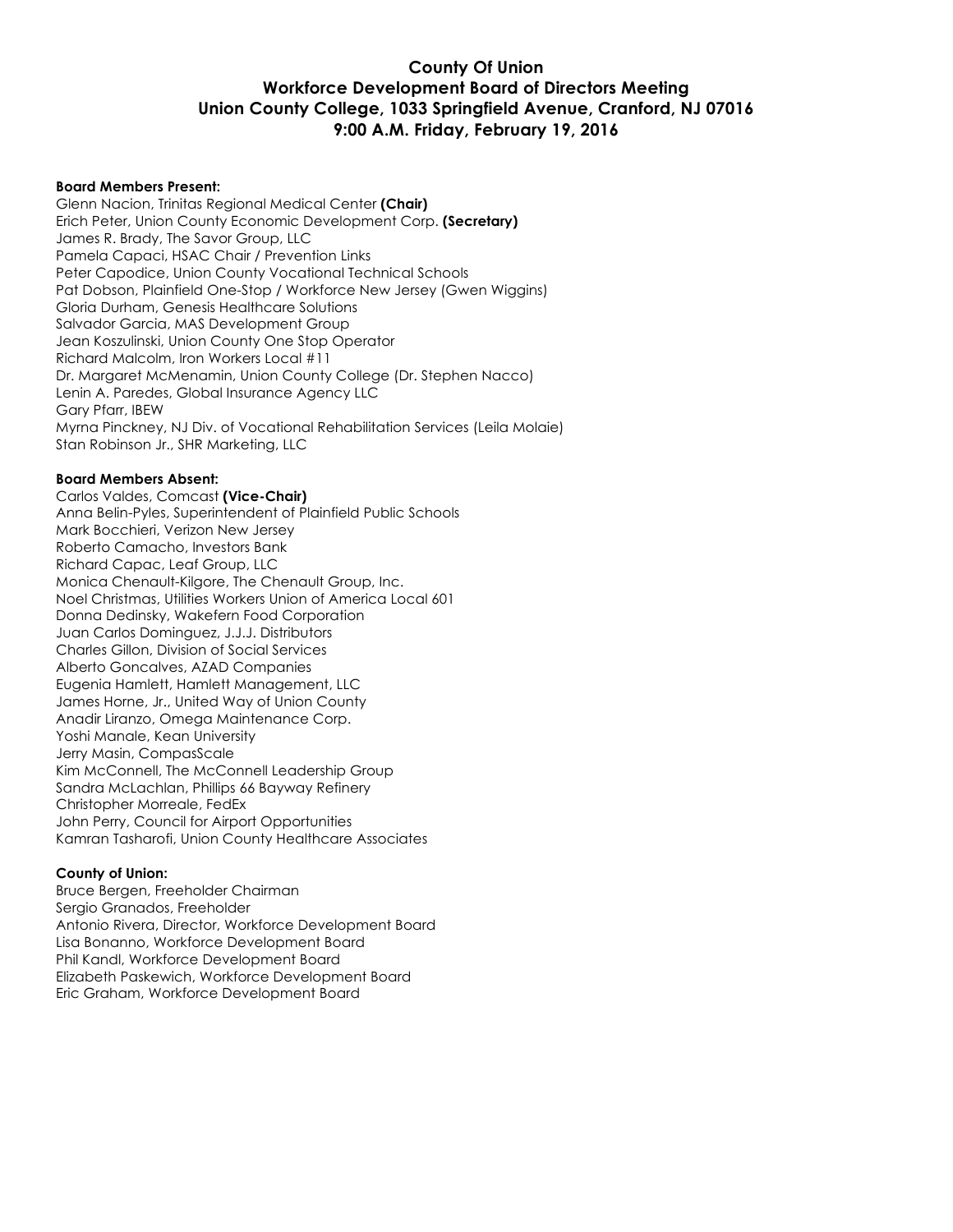# **County Of Union Workforce Investment Board of Directors Meeting Union County College, 1033 Springfield Avenue, Cranford, NJ 07016 9:00 A.M. Friday, February 19, 2016**

# **I. CALL TO ORDER**

The meeting was called to order by Workforce Development Board (WDB) Chairman Mr. Glenn Nacion at 9:14 a.m.

# **II. OPEN PUBLIC MEETINGS ACT**

Ms. Elizabeth Paskewich read the Open Public Meetings Act Statement.

# **III. ROLL CALL**

Ms. Elizabeth Paskewich conducted the Roll Call.

### **IV. APPROVAL OF THE November 13, 2015 MEETING MINUTES**

 $\triangleright$  Motion was made by Gary Pfarr, and seconded to approve the minutes of the November 13, 2015 meeting. Motion carried.

# **V. ACTION REQUIRED:**

### **Replacement Appointments:**

Tina Earley, Elizabethtown Gas was recommended to be appointed to the Union County Workforce Development Board by Freeholder Granados due to vacancy of an unexpired term dated: 7/1/13-6/30/16.

Ø Motion was made by James Brady, and seconded to approve the Workforce Development Board Replacement Appointment as presented. Motion carried.

### **VI. ACTION REQUIRED:**

#### WIOA Out-of-School Youth Request for Proposals

WIOA Out-of-School Youth RFP was released on December 15, 2015 and Proposals were received on January 20, 2016. Two Proposals, Plainfield YMCA and Union County College were reviewed by Workforce Development Board Staff recommend for Board approval.

Motion was requested for Plainfield YMCA and Union County College to be recommended for WIOA Out-of-School Youth Program funding.

Ø Motion was made by Gary Pfarr, and seconded to approve Plainfield YMCA and Union County College to be recommended to the Union County Freeholder Board for WIOA Out-of-School Youth Program Funding. Motion carried. Abstained: Pamela Capaci, Dr. Stephen Nacco.

# **VII. WDB Directors Report**

Mr. Antonio Rivera presented the Workforce Development Board Directors report:

- The Workforce Development Board is currently preparing for New Jersey State Employment and Training Commission (SETC) Workforce Development Board Re-Certification. Recertification is done every 2 years. This recertification consists of 10 elements, and is due April 1, 2016. We anticipate submitting the Union County Workforce Development Board Certification to the SETC shortly.
- Mr. Isaias Rivera reported the Workforce Innovation Business Center Year to Date Outcomes
	- o MTK Project- 250 applicants, 105 scheduled for interviews. Numbers of Hires will be available after background checks come back.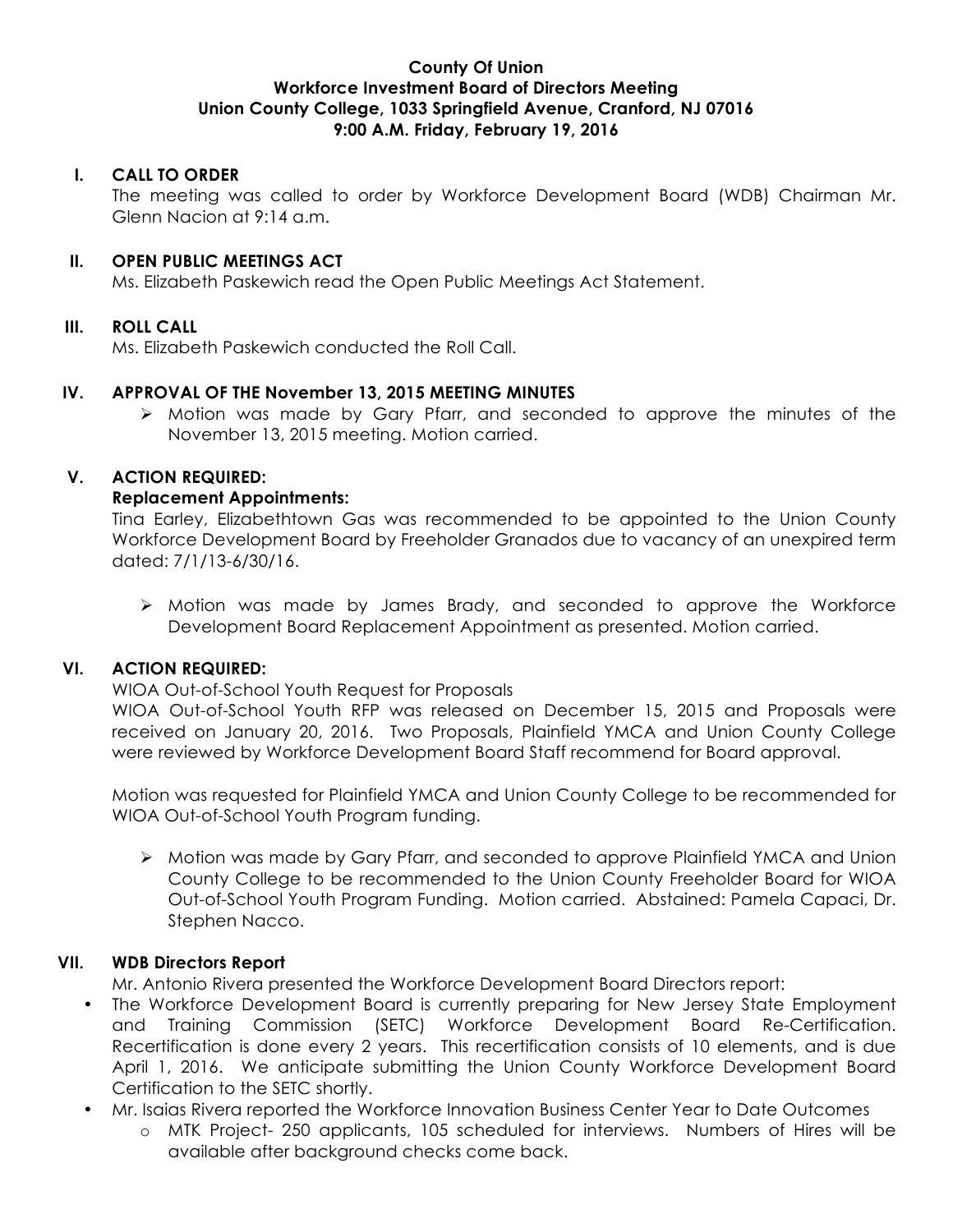- o 100 Work at Home Jobs per month soon to be posted. Recruitment expected to begin March 1<sup>st</sup>. Veterans will be given preference. This would be an opportunity to recruit to individuals with disabilities.
- o Year to Date the Workforce Innovation and Business Center has produced 646 jobs.

# **VIII. American Job Center Report –**

Jean Koszulinski, American Job Center Operator, presented the American Job Center Report.

- Lilian Roman, American Job Center, MIS Specialist provided the current WIOA Performance Measures. Her goal was to provide insight and educate WDB members on what the reports mean.
- Jean Koszulinski followed up from the November 2015 WDB meeting that a client transportation van has started, by appointment basis, transporting clients from the Plainfield American Job Center to the Elizabeth American Job Center. So far the van averages 3-4 trips per week.
- Mr. Koszulinski informed the Board about the changes to the Plainfield One Stop. Due to space being lost on the 2<sup>nd</sup> floor the Workforce Learning Link has temporarily moved to the Union County College Plainfield Campus. Transportation is being provided during this time.
- Due to a new NJ ABAWD (Able Bodies Adults without Dependents) policy approx. 1,200 Union County SNAP clients will be required to be placed into work activities. The One Stop will provide information sessions to these clients to prepare them for changes within their program. Turnout statewide has been less than 10% so there is no way to gauge how many of the 1,200 will report to these Information Sessions. Performance data will not include these clients and extra funding from the state will be provided to accommodate the change in policy.
- The American Job Center developed an internal training manual to aid staff in various department programs. American Job Center staff had two day training on this manual.
- Mr. Koszulinski reported on the research of additional Support Services issued through the One Stop. The Board will continue to be posted regarding any potential developments.
- Hugh Caufield, Elizabeth Employment Services, provided the Board with an update- there were 98 hires out of positive recruitment last quarter with the One Stops.
- Gwen Wiggins, Plainfield Employment Services, provided the Board with an overview about various targeted information sessions provided at the One Stop, as well as the typical client process as they make their way through the system.

# **IX. Committee Reports**

Executive Committee

Mr. Glenn Nacion reported on the January 20, 2016 meeting of the Executive Meeting. The agenda included:

- Performance Measures & Outcomes
- One Stop Staff
- ITA Vendor Outcomes
- ITA Vendor performance metrics

# **X. Old Business**

No old business reported.

# **XI. New Business**

No new business reported.